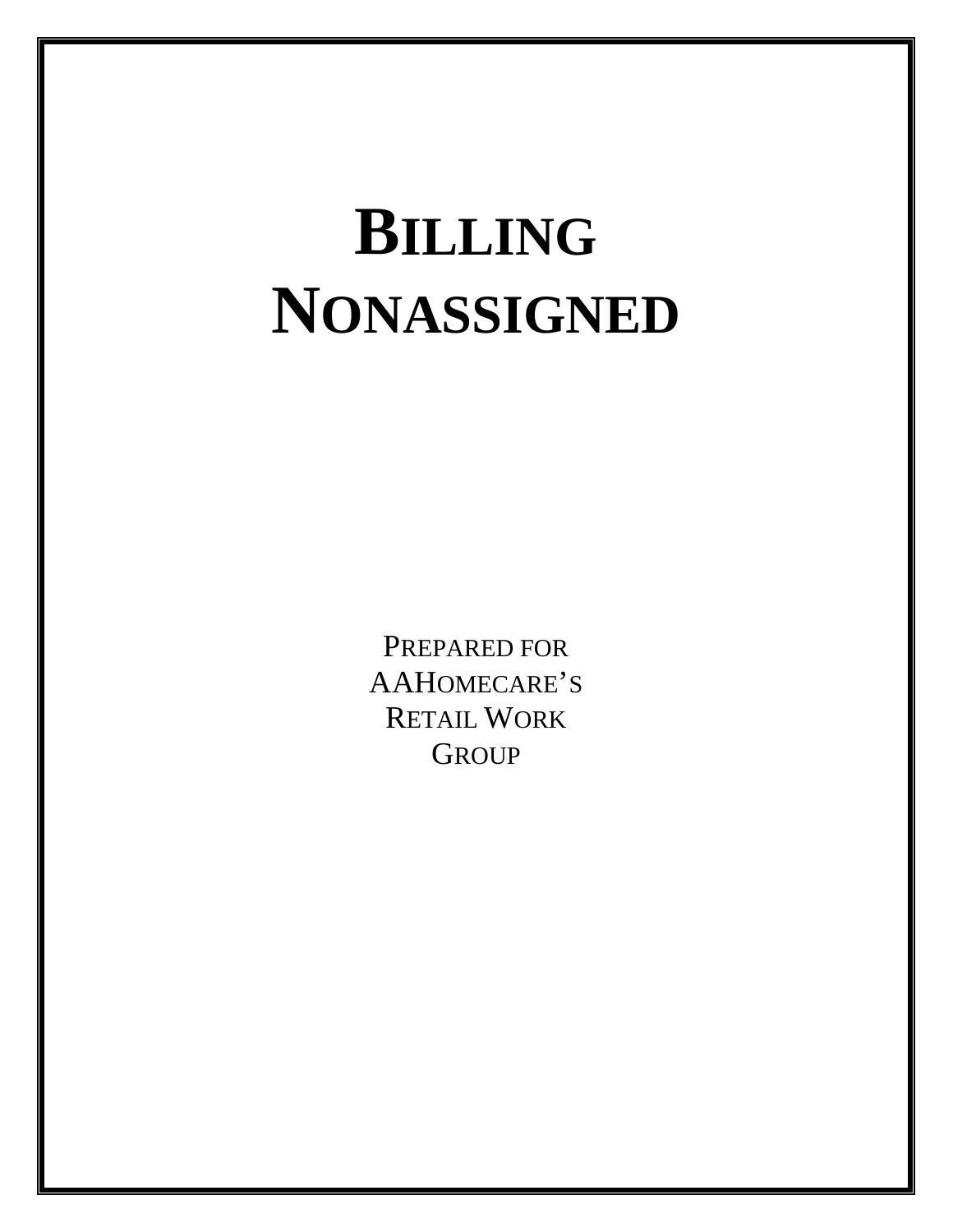# **RETAIL WORK GROUP**

AAHomecare recognizes that billing Medicare on an assignment basis has become very challenging for many DME suppliers. AAHomecare also understands that many DME suppliers see an opportunity in implementing an innovative retail business in which customers pay cash. For these reasons, AAHomecare has formed a Retail Work Group comprised of stakeholders in the DME industry. The Retail Work Group is developing tools for suppliers to utilize as they move into the retail market. These tools include educational "white papers" such as this paper entitled "Billing Nonassigned."

This white paper was prepared for the Retail Work Group by Jeffrey S. Baird, Esq., Chairman of the Health Care Group of Brown & Fortunato, P.C. Mr. Baird can be contacted at 806-345-6320 and [jbaird@bf-law.com.](mailto:jbaird@bf-law.com)

The AAHomecare staff liaison for the Retail Work Group is Ashley Plauché, Manager of Government Affairs. Ms. Plauché can be contacted at [ashleyp@aahomecare.org.](mailto:ashleyp@aahomecare.org)

For further information about this white paper, contact Mr. Baird. For information about the Retail Work Group, contact Ms. Plauché.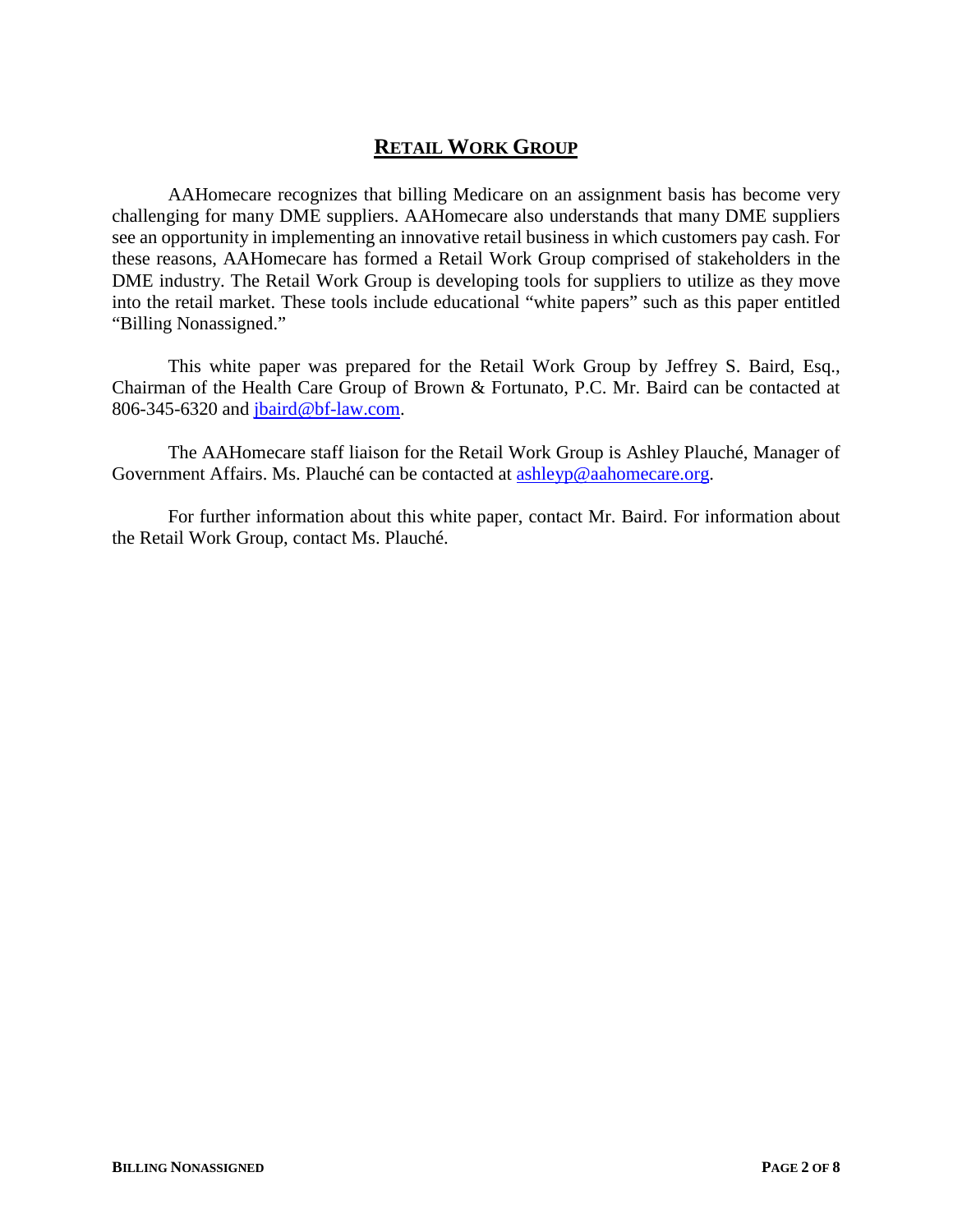# **BILLING NONASSIGNED**

By: Jeffrey S. Baird, Esq.

#### Introduction

The DME industry, as we know it today, has been around for about 40 years. It is a young industry. For the first 30 years of its existence, there was little government oversight of the DME industry. This has changed. The industry is now caught in a "perfect storm" of:

- Competitive bidding;
- Reimbursement cuts:
- Stringent documentation requirements; and
- Aggressive audits.

Some DME suppliers will implement "economies of scale" that will allow them to succeed in the Medicare fee-for-service ("FFS") arena. On the other hand, many suppliers can no longer base their business model on Medicare FFS. Out of necessity, these suppliers are taking steps to lessen their dependence on Medicare FFS.

For the last four decades, suppliers have primarily provided DME on an assignment basis. Medicare paid the suppliers directly and the patients only had to pay their copayments and deductibles. Until the last several years, reimbursement was high enough and audits were not onerous … meaning that this "assignment model" worked well for suppliers. It is now becoming cost-prohibitive for many suppliers to continue with the "assignment model."

Up to now, DME suppliers have shouldered the burden of increasingly burdensome Medicare policies and lower reimbursement. Financially, it is difficult for many DME suppliers to continue to do this. Many suppliers are now shifting some of the burden to their patients.

We are now witnessing many DME suppliers (i) electing to be non-participating and (ii) "billing nonassigned." If a non-participating supplier provides a product on a nonassigned basis, this means that the supplier (i) is not agreeing to accept the Medicare allowable as payment in full, (ii) can collect directly from the patient, and (iii) can charge more than the Medicare allowable. The supplier must file the claim with Medicare on behalf of the patient and any Medicare reimbursement will go directly to the patient. But as is often the case, the "devil is in the details." The balance of this white paper discusses the "details."

#### Participating vs. Non-Participating

*Participating.* A DME supplier elects to become a "participating supplier" by completing the Medicare Participating Physician or Supplier Agreement (Form CMS-460). When a DME supplier elects to become a participating supplier, the supplier agrees to accept assignment on all claims for Medicare products and services and agrees to accept the Medicare-allowed amount as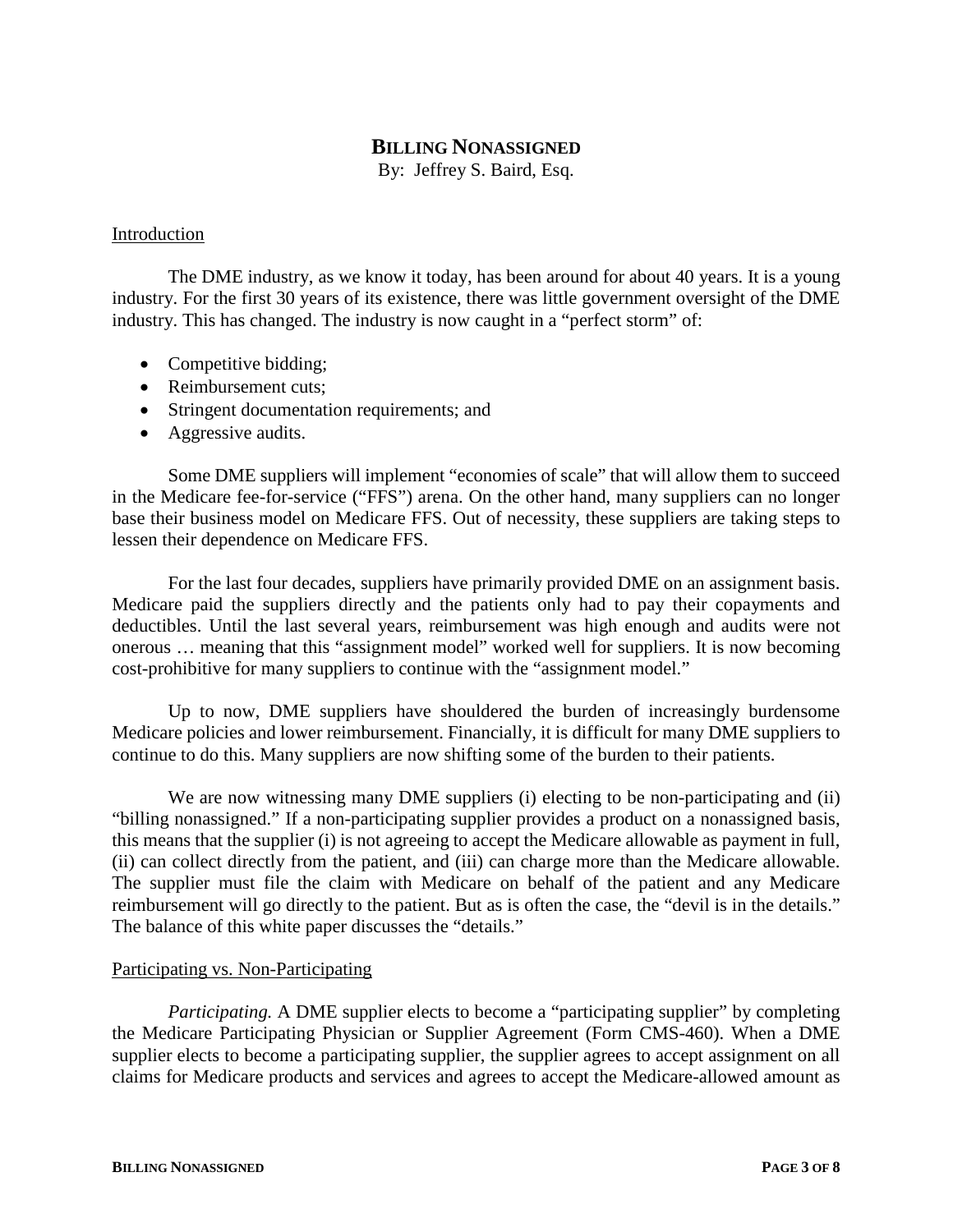full payment. The supplier will collect any unmet deductible and 20% coinsurance from the beneficiary and will be paid the balance of the Medicare fee schedule amount from the DME MAC.

*Non-Participating.* When a DME supplier is a "non-participating supplier," the supplier "may accept assignment on a claim-by-claim basis." If a non-participating supplier accepts assignment on a claim, it agrees to be paid the Medicare-allowed amount as full payment for that particular Part B claim. If a non-participating supplier does not accept assignment, the supplier can charge more than the Medicare allowable and will collect directly from the patient for Medicare covered products and services in such cases. In this instance, the supplier is required to file the claim with Medicare on a nonassigned basis on behalf of the patient, and any Medicare reimbursement is sent directly to the patient.

*Switching from Participating Supplier to Non-Participating Supplier.* If a participating supplier elects to become a non-participating supplier, the supplier must terminate its existing Medicare participating supplier agreement. To terminate an existing participating supplier agreement and become non-participating, the supplier "must notify the National Supplier Clearinghouse (NSC) in writing during the [Medicare participating supplier agreement] enrollment period." The annual participation enrollment period begins on November 15 and concludes on December 31 of each year.

#### Avoiding Discrimination

The Age Discrimination Act of 1975 generally prohibits age discrimination under any program receiving federal financial assistance. CMS has a specific rule stating that CMS can terminate a DME supplier's PTAN for a number of reasons, including if the supplier "places restrictions on the persons it will accept for treatment and it fails either to exempt Medicare beneficiaries from those restrictions or to apply them to Medicare beneficiaries the same as to all other persons seeking care." 42 C.F.R. 489.53.

# Billing Nonassigned

*Statutorily Non-Covered.* If a non-participating supplier without a Competitive Bidding ("CB") contract sells or rents an item that falls within a product category covered by CB on a nonassigned basis to a patient residing in a Competitive Bidding Area ("CBA"), the item is statutorily non-covered, and Medicare will not reimburse the patient. The noncontract supplier is responsible for notifying the beneficiary that it is not a contract supplier for the item in the CBA, and the supplier must obtain a signed ABN indicating that the beneficiary was informed in writing prior to receiving the competitively bid item or service that there would be no payment by Medicare due to the supplier's noncontract status.

*Price That the Supplier Can Charge.* Assume that a supplier sells an item, on a nonassigned basis, to a patient for cash. Assume that Medicare reimburses the item as a "sale item," not as a "capped rental item." The supplier can sell the item to the patient for an amount in excess of the Medicare fee schedule, and Medicare will pay the patient 80% of the fee schedule amount (less the patient's deductible).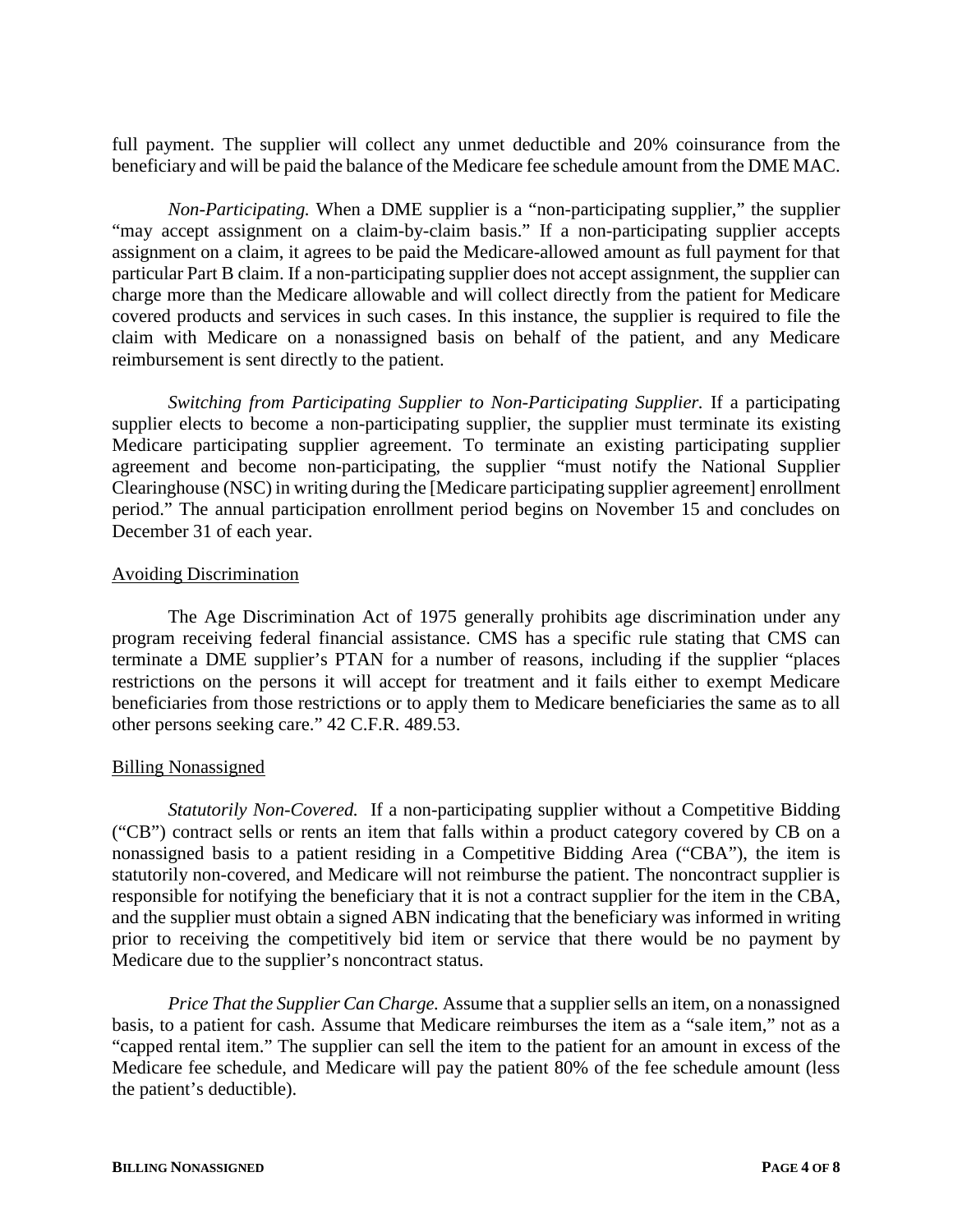*Renting/Selling a Capped Rental Item.* Assume that an item is reimbursable by Medicare as a "capped rental item." Assume that the supplier rents the item, on a nonassigned basis, to a patient. In this situation, the supplier can collect a rental amount from the patient that is higher than the Medicare fee schedule, and Medicare will pay 80% of the Medicare fee schedule rental payment to the patient on a monthly basis. Assume that, instead of renting the item, the supplier wants to sell the item on a nonassigned basis, to a patient for cash. In this situation, Medicare will not make any payment to the patient for the item. This is because Medicare will only pay for rental of capped items and does not pay for the purchase of such items. Because the supplier should expect Medicare not to make payment in this situation, it must obtain an ABN signed by the patient informing the patient that Medicare will pay for the rental, but not the purchase, of the item. The better approach may be to allow the patient to rent on a nonassigned basis so that the supplier receives higher reimbursement, but the patient still gets paid 80% of the Medicare allowable.

*Term of ABN*. An ABN is required for assigned or nonassigned claims when the supplier reasonably expects that Medicare will not pay for the item or service, which is otherwise usually covered by Medicare. A single ABN is good for one year. A new ABN would be required if the rental extends beyond one year, or if the reason for expected Medicare denial changes.

*Beneficiary Claim Authorization.* If the supplier is billing for an item on a nonassigned basis, it must still have the Medicare beneficiary sign a claim authorization. This authorization can be a one-time authorization specifying the item, UNLESS the item is being rented on a nonassigned basis, in which case the supplier must have the beneficiary sign a separate authorization for each month the item is rented on a nonassigned basis.

*Supplies and Accessories.* For supplies and accessories used with beneficiary-owned equipment (equipment that is owned by the beneficiary, but was not paid for by the DME MAC/fee-for-service Medicare), Medicare will pay for them, however all of the following information must be submitted with the initial claim in Item 19 on the CMS-1500 claim form or in the NTE segment for electronic claims:

- HCPCS code of base equipment;
- A notation that this equipment is beneficiary-owned; and
- Date the patient obtained the equipment.

Medicare will only cover supplies and accessories for equipment that meets the existing coverage criteria for the base item. If the supply or accessory has additional, separate criteria, these must also be met. In the event of a documentation request from the DME MAC or a redetermination request, the supplier must provide information justifying the medical necessity for the base item and the supplies and/or accessories. The DME supplier can bill for supplies and accessories on a nonassigned basis. In so doing, the supplier can charge higher than the allowable.

*Repairs.* Repairs to equipment that a beneficiary owns are covered when necessary to make the equipment serviceable. If the expense for repairs exceeds the estimated expense of purchasing (or renting another item of equipment for the remaining period of medical need), no payment can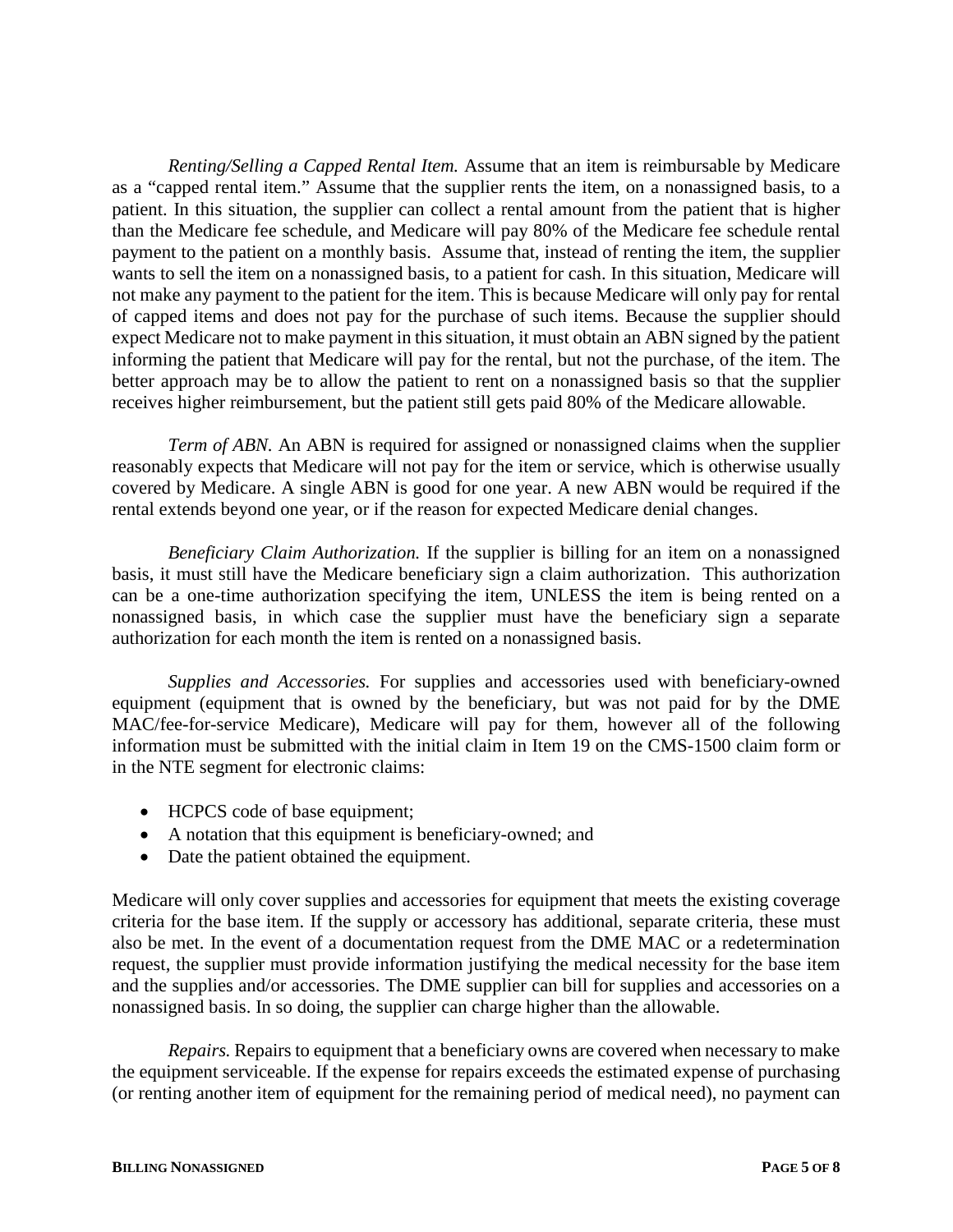be made for the amount of the excess. When billing for repairs, include the HCPCS code and date of purchase of the item being repaired (if the HCPCS code is not available, include the manufacturer's name, product name, and model number of the equipment), the manufacturer's name, product name, model number, and MSRP of the repair item provided, and the justification of the repair. The DME supplier can bill for the repairs on a nonassigned basis. If the bill exceeds the allowable for a replacement device, then that information should be disclosed to the beneficiary, via an ABN, as a potential reason for denial.

#### Commercial Insurance Mandating Assignment

If the commercial insurer requires the DME supplier to bill on an assigned basis for all products, then does the supplier have the right (under the anti-discrimination provision) to sell/rent a particular product to a Medicare patient on a nonassigned basis? The answer is "yes." The supplier has the right to choose whether to accept Medicare assignment on a claim by claim basis. The supplier should adopt a policy that a particular item will be available to a patient if the reimbursement received meets a certain dollar threshold. The supplier can always make that item available to a Medicare patient on a nonassigned basis. If the commercial insurance does not allow nonassigned claims, the item is only available to the patient if the insurance reimbursement meets the threshold dollar amount.

#### Medicare Advantage

Suppliers will need to look at the Medicare Advantage plan to see if the plan requires the supplier to take assignment or allows the supplier to bill nonassigned. If the answer is that the plan requires assignment, then the supplier can adopt a policy where an item is only available to a patient if the reimbursement received meets a threshold dollar amount.

#### What the Supplier Can Charge

A non-participating supplier can charge the patient an amount higher than the Medicare fee schedule. If the supplier desires to charge the patient less than the Medicare fee schedule, then it needs to be aware of the federal statute that says that a supplier is prohibited from charging Medicare substantially in excess of the supplier's usual charge, unless there is good cause shown. The supplier needs to also be aware of (i) Medicaid statutes that specify the supplier's charge that must be billed to the Medicaid program and (ii) provisions in commercial insurance contracts that may require that the supplier must give its "best price" to the insurer.

#### Limiting Charge

According to CMS requirements, some providers are prohibited from billing the beneficiary in excess of the "limiting charge" for covered services. Should the provider bill more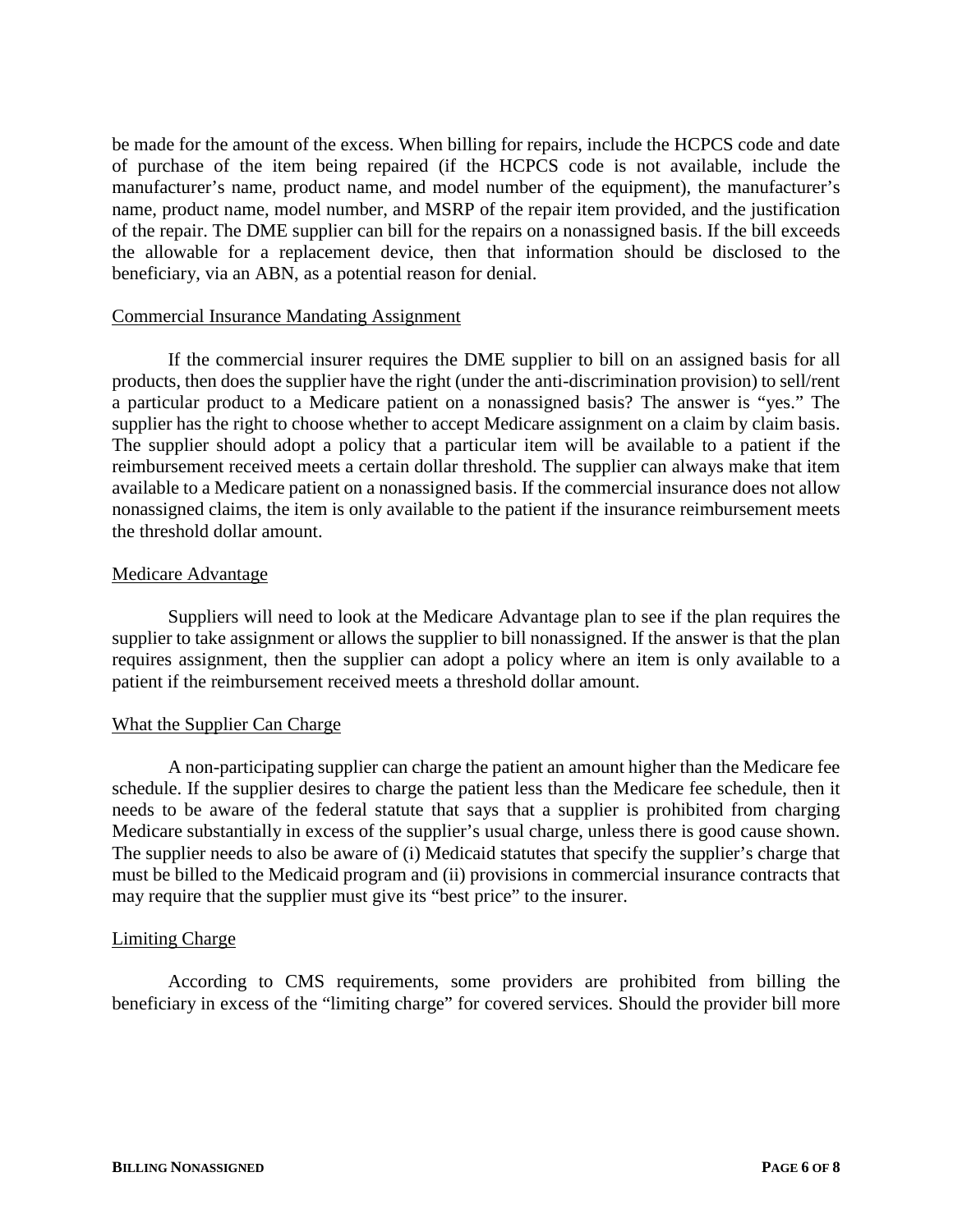than the limiting charge for a covered service, the provider may be subject to fines or penalties. This "limiting charge" restriction does not apply to DME suppliers.

#### Billing for Items on Same Day

A supplier cannot submit some items assigned and others nonassigned on the same claim. It is unclear if a supplier can have two separate claims, one assigned and one nonassigned, with the same date of service, or if different dates of service are required.

#### Changing from Assigned to Nonassigned

If the supplier is non-participating, then it can change from assigned to nonassigned during the rental period. The supplier should give the patient at least 30 days advance notice, so the patient can look for another supplier that will accept assignment. In a webinar, the DME MACs stated that a supplier cannot change an oxygen patient from assigned to nonassigned during the course of the 36 month rental period. Brown & Fortunato disagrees. Language from the Federal Register makes it clear that the supplier's notice to the patient of its original intention regarding acceptance of assignment is not binding. We expect that CMS will issue an FAQ that addresses this issue.

# Oxygen Contents

A non-participating supplier can bill oxygen contents nonassigned after the 36 month rental period.

# Stationary and Portable

If an oxygen patient has both a stationary unit and a portable unit that are being billed on two different anniversary dates, one claim can be assigned and the other claim can be nonassigned. It is unclear as to whether the claims can have the same date of service, or if different dates of service will be required.

#### Dropping Accreditation

If a supplier drops its accreditation on a product category (resulting in the supplier no longer being able to bill Medicare for that product category), this does not allow the supplier to collect cash up front. The supplier must be accredited for the products it provides because accreditation certifies that the supplier meets the specific standards for the products provided. Otherwise, the supplier may be in violation of the supplier standards and the requirements of the supplier's accreditation agency. This is true for both Medicare and commercial insurance patients.

#### Post-Payment Audits

Because relatively few DME claims have historically been billed nonassigned, there is no significant track record of CMS pursuing recoupments of nonassigned claims. Having said this, nonassigned claims are equally as vulnerable to audits as assigned claims. If a nonassigned claim